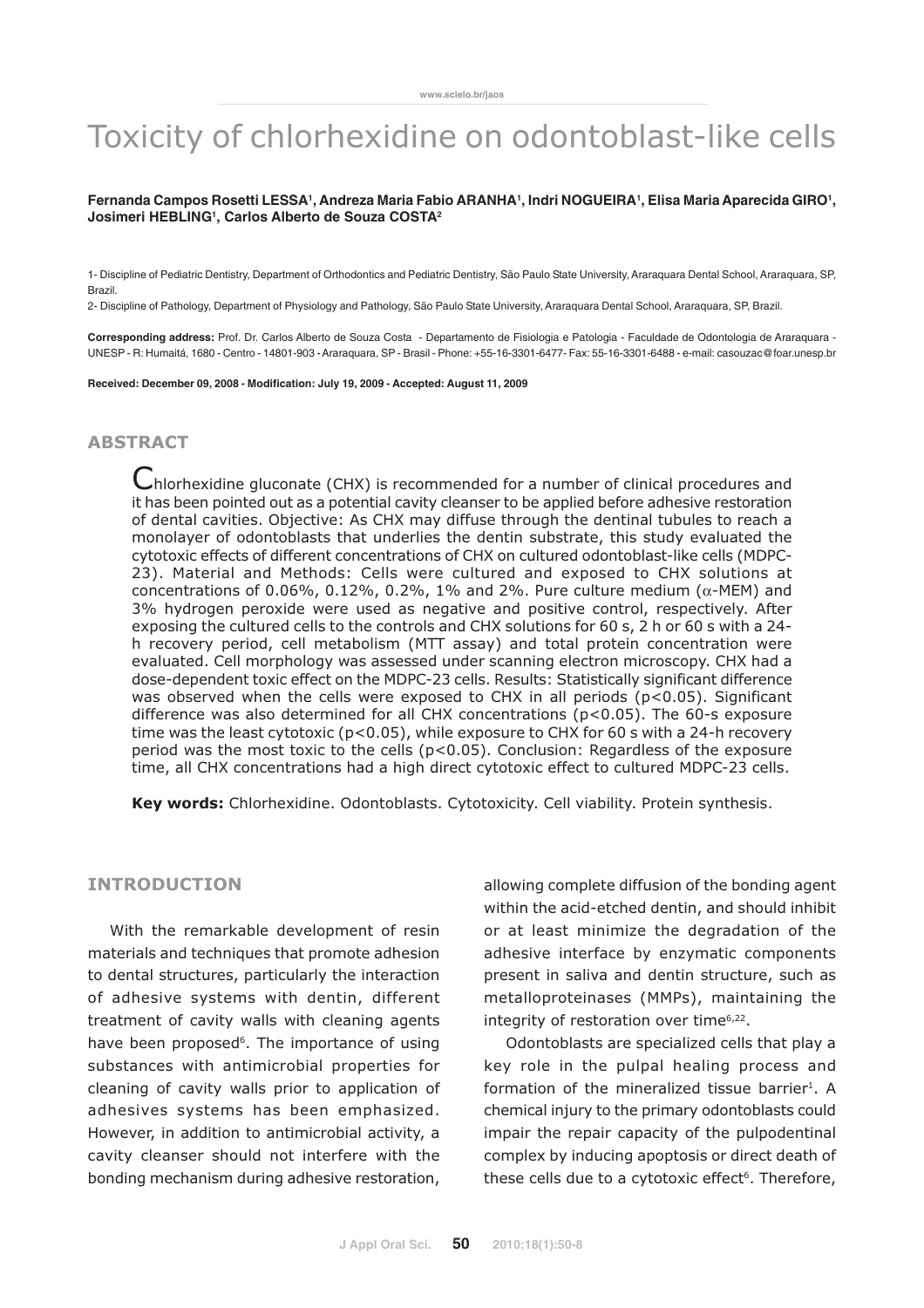in addition to the properties mentioned above, an ideal cavity cleanser should also present a low or preferably no toxic effects to pulp cells, especially odontoblasts<sup>28</sup>.

Chlorhexidine gluconate (CHX) is used in a number of dental procedures and has been pointed out as a potential cavity cleanser for cavities with or without pulp exposure. This antimicrobial agent possesses a broad spectrum of activity against a wide array of oral microorganisms, including Gram positive and Gram negative bacteria, bacterial spores, lipophilic viruses, yeasts and dermatophytes $8,9$ . The optimal action of CHX solutions occurs within a specific pH range  $(5.5 \text{ to } 7.0)^{26}$ . In the same way as demonstrated for different chemical agents indicated for use as cavity cleansers or endodontic irrigants<sup>6,17,24,26</sup>, CHX also presents cytotoxic effects on different cell lines. In vitro experiments have been performed in an attempt to elucidate the mechanisms of action of CHX and have demonstrated its cytotoxic potential by inhibition of protein synthesis $14,25$ , induction of apoptosis at low concentrations and necrosis at high concentrations $11$ , in addition to inhibition of DNA synthesis<sup>19</sup>. The cytotoxic potential of CHX can also be related to the length of cell exposure<sup>2</sup> and CHX concentration<sup>27</sup>. However, current investigation has demonstrated that CHX could be used as a cavity cleanser after caries removal because, in addition to its antimicrobial activity, it does not interfere with hybrid layer formation<sup>3</sup> and inhibits the action of metalloproteinases $13$ , delaying the degradation of the resin/dentin interface<sup>18</sup>.

Over the last decades, in vitro models that simulate the *in vivo* functioning of pulp cells have been developed to investigate the pulp response to different stimuli in a molecular level<sup>15,20</sup>. Studies using odontoblast-like cells are important because odontoblasts make up the layer of cells the line the periphery of the pulp and are the first cells affected by substances that reach the pulp chamber via transdentinal diffusion<sup>7</sup>. Therefore, in view of the current recommendation for clinical use of CHX as a cavity cleanser, it would be interesting to investigate the direct cytotoxic potential of this antimicrobial agent at concentrations similar to those of commercially available products on pulp cells. The purpose of this study was to evaluate the cytotoxicity of different concentrations of aqueous CHX solutions on cultured MDPC-23 cells after different exposure times.

## MATERIAL AND METHODS

Odontoblast-like cells (MDPC-23)<sup>15</sup> were cultured in Minimum Essential Medium Eagle Alpha Modification (α-MEM; Sigma-Aldrich Corp., St. Louis, MO, USA) supplemented with 10% fetal calf serum (FCS; Gibco, Grand Island, NY, USA), with 100 IU/mL penicillin, 100 µg/mL streptomycin and 2 mmol/L glutamine (Gibco, Grand Island, NY, USA) in an humidified incubator (Isotemp Fisher Scientific, Pittsburgh, PA, USA) with 5% CO<sub>2</sub> and 95% air at 37 $\degree$ C. The cells were sub-cultured at every 3 days at a concentration of 30,000 cells/cm<sup>2</sup>, until an adequate number of cells were obtained for the study.

#### Analysis of Cell Metabolism

Cell metabolic activity was evaluated by succinic dehydrogenase (SDH) activity, which is a measure of the mitochondrial respiration of the cells. For such purpose, the methyltetrazolium  $(MTT)$  assay was used<sup>23</sup>.

A 20% CHX solution (Farmácia Escola, UNESP, Araraquara, SP, Brazil) was diluted in á-MEM culture medium to obtain the CHX concentrations evaluated in the study: 0.06, 0.12, 0.2, 1 and 2%. Negative and positive controls were pure culture medium (á-MEM) and 3% hydrogen peroxide  $(H_2O_2)$ , respectively. The MDPC-23 cells were exposed to contact with the CHX solutions for different times: 60 s, 2 h and 60 s with a recovery period of 24 h. Ten samples per control and CHX solutions were used for analysis of cell metabolic activity and other 2 samples were processed for analysis of cell morphology under scanning electron microscopy (SEM).

MDPC-23 cells were seeded (30,000 cells/cm2) in 24-well plates (Costar Corp., Cambridge, MA, USA) and maintained in a humidified incubator with 5% CO<sub>2</sub> and 95% air at 37 $\degree$ C for 72 h. Thereafter, the culture medium was aspirated and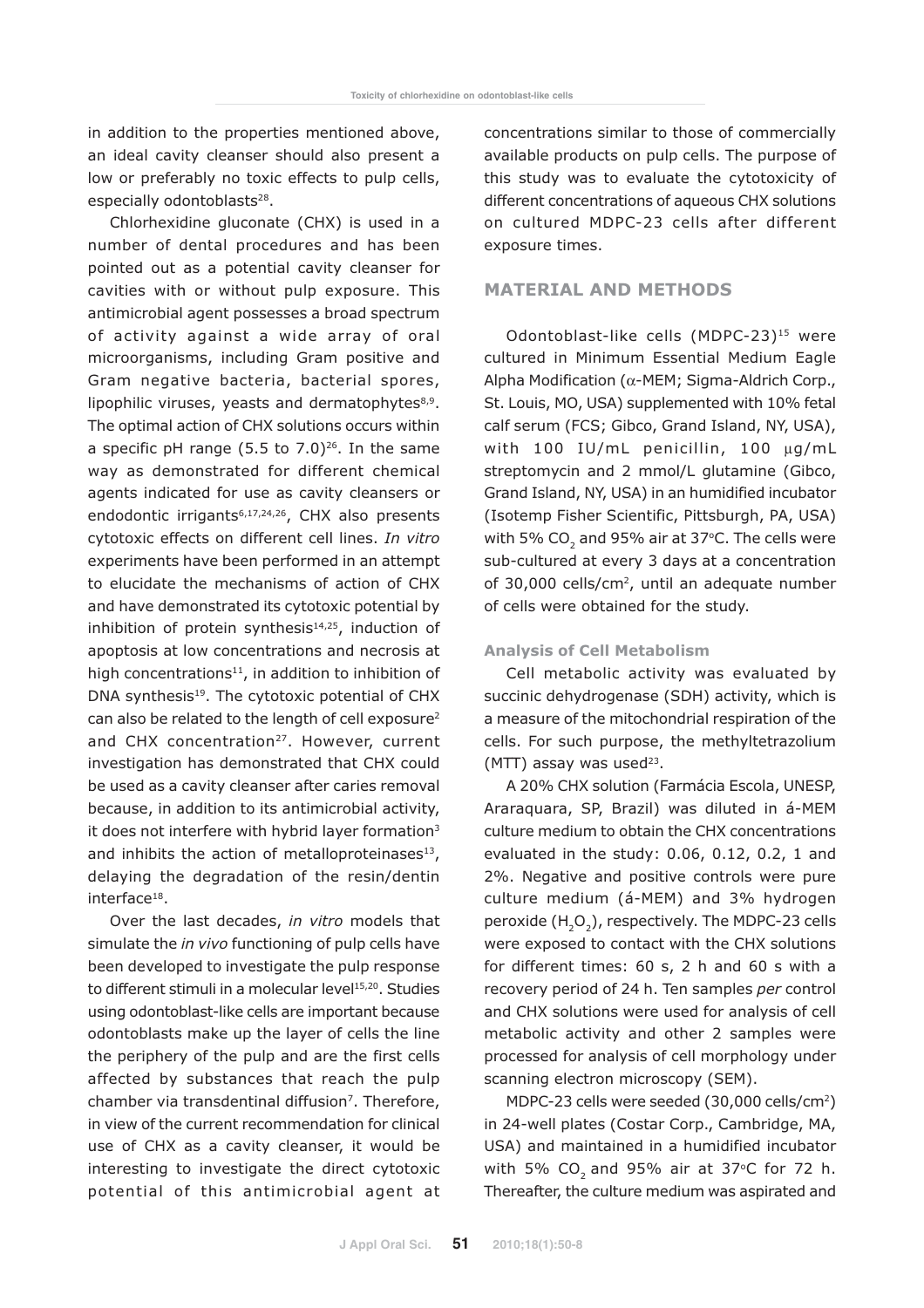the control and CHX solutions were added to each well containing the cells. After the pre-determined exposure times, the control and CHX solutions were aspirated and replaced by 900 µL of culture medium ( $\alpha$ -MEM) and 100 µL of MTT solution (5 mg/mL phosphate buffered saline - PBS) in each well. The cells in contact with the MTT solution were incubated at 37°C for 4 h. Thereafter, the solution was replaced by 600 µL of acidified isopropanol solution (0.04 N HCl). The absorbance was measured at 570 nm wavelength in a spectophotometer (ELX 800 - Universal Microplate Reader; Bio-Tek instrument, Inc., Winooski, VT, USA).

Three aliquots of each well (100 µL each) were transferred to a 96-well dish (Costar Corp., Cambridge, MA, USA). For standardization of absorbance reading, the first two wells were filled with 100 mL of the acidified isopropanol solution to determine the value corresponding to total passage of light, that is, the maximum value to reduce cell metabolism. The values obtained from the three aliquots were averaged to provide a single value. The final values obtained with the control and CHX solutions were submitted to statistical analysis by Mann-Whitney nonparametric test at 5% significance level.

## Analysis of Cell Morphology by Scanning Electron Microscopy

Two representative samples of each control and CHX solutions were submitted to analysis of cell morphology under SEM. For such purpose, 12-mm-diameter cover glasses (Fisher Scientific, Pittsburg, PA, US) were placed on the bottom of two wells before seeding of the MDPC-23 cells (30,000 cells/cm2). After the pre-determined exposure times, the control and CHX solutions were aspirated and the cells that remained adhered to the glass substrate were immersed in 1 mL of buffered 2.5% glutaraldehyde for 120 min. The cells were then submitted to 5 min rinses with 1 mL PBS (three times), post-fixed in 1% osmium tetroxide for 60 min and processed for examination by scanning electron microscope (DSM-940A, ZEISS, Oberkochen, Germany). Total Protein Concentration

Total protein concentration by Lowry method

was performed in the 10 samples from the experimental and control groups. The culture medium was aspirated and the cells were washed three times with 2 mL PBS heated at 37ºC. Two milliliters of 0.1% sodium lauryl sulfate (Sigma-Aldrich Corp.) were added to each well and maintained for 30 min at room temperature to produce cell lysis. The samples were homogenized and 1 mL from each well was transferred to properly labeled Falcon tubes (Corning Incorporated, Corning, NY, USA). One milliliter of distilled water was added to the blank tube. Next, 1 mL of Lowry reagent solution (Sigma-Aldrich Corp.) was added to all tubes, which were agitated for 10 s in a tube agitator (Phoenix AP 56, Araraquara, SP, Brazil). After 20 min at room temperature, 500 µL of Folin-Ciocalteau's phenol reagent solution (Sigma-Aldrich Corp.) were added to each tube followed by 10 s agitation. Thirty minutes later, three 100 µL aliquots of each tube were transferred to a 96-well dish and the absorbance of the test and blank tubes was measured at 620 nm wavelength using a spectrophotometer (ELX 800; Universal Microplate Reader). The absorbance values obtained in the tubes were transformed in total protein concentration by a standard curve.

## Statistical Analysis

As cell metabolism activity and total protein concentration data had a non-normal distribution, the Mann-Whitney non-parametric test was used for comparison of the groups and exposure times. Significance level was set at  $5\%$  ( $p < 0.05$ ). The analysis of cell morphology was performed descriptively.

## RESULTS

#### Cell Metabolism (MTT Assay)

The results of cell metabolism obtained after exposure of the MDPC-23 cells to the control and CHX solutions are presented in Table 1.

There was statistically significant difference (p<0.05) among the control and CHX solutions as well as among the exposure times. All CHX concentrations caused an intense toxic effect to the MDPC-23 cells. CHX concentrations of 0.06%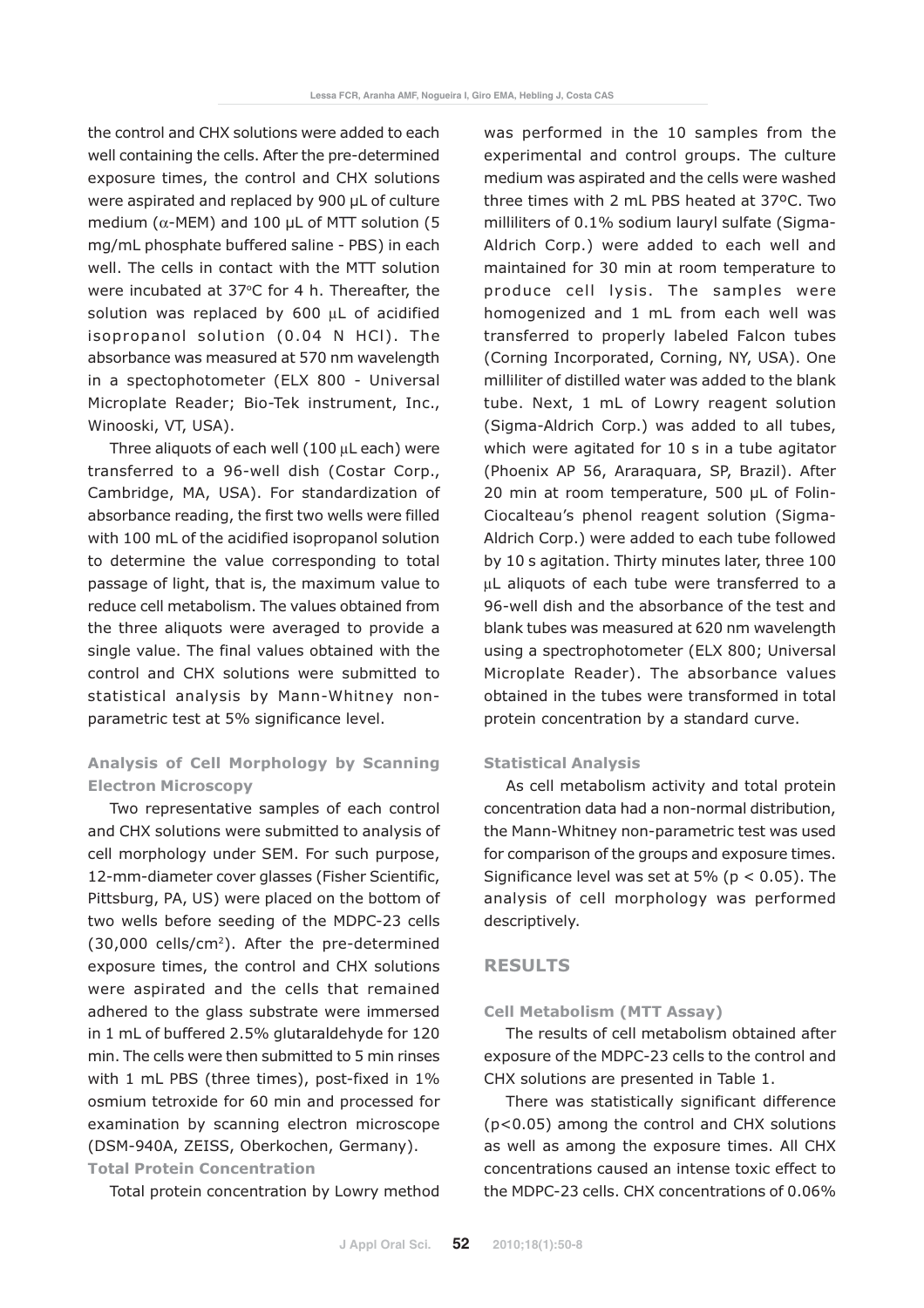and 0.12% caused less toxic effects to the cells and were not significantly different from each other (p>0.05). Higher cytotoxicity to the MDPC-23 cells was observed as the CHX concentration increased, characterizing a dose-dependent toxic effect of this chemical agent. The positive control  $(3\% H_2O_2)$  was the most cytotoxic to the cultured MDPC-23 cells. Overall, CHX concentrations of 0.06%, 0.12%, 0.2%, 1.0% and 2.0% decreased cell metabolism by 61%, 63%, 65%, 67% and 70%, respectively.

There was statistically significant difference (p<0.05) among all CHX concentrations for all exposure times. The 60-s exposure time was the least cytotoxic (p<0.05), while exposure to CHX solutions for 60 s with a 24-h recovery period was the most toxic to the cells  $(p<0.05)$ .

#### Cell Morphology (SEM)

Two samples representative of the control and CHX solutions were selected for analysis of the morphology of the MDPC-23 cells that remained adhered to the glass substrate. In the negative control group ( $\alpha$ -MEM), in all exposure times, the MDPC-23 cells were near confluence and were organized as epithelioid nodules (Figure 1a/b).

A marked alteration of cell morphology and a small number of cells adhered to the glass substrate were observed for all exposure times (Figure 2a/b). These events were more accentuated as the CHX concentration and the contact time with the cells increased. A larger number of cells remained adhered to the glass substrate when the CHX solution was applied to the cells for 60 s (Figure 2a/b). Therefore, for

**Table 1-** Medians (P25-P75) of the absorbance values obtained in the cell metabolism (MTT) assay for the control and chlorexidine (CHX) solutions according to the exposure time

| Groups*                       |                              | <b>Exposure time</b>         |                             |
|-------------------------------|------------------------------|------------------------------|-----------------------------|
|                               | 2 <sub>h</sub>               | 60 <sub>s</sub>              | $60 s + 24-h$ recovery      |
| $0.06\%$ CHX                  | 0.1947 (0.1863-0.2103) A,a** | 0.2679 (0.2370-0.2815) AB,b  | 0.1200 (0.1166-0.1300) A,c  |
| 0.12% CHX                     | 0.1679 (0.1601-0.1736) B,a   | 0.2591 (0.2457-0.2676) A,b   | 0.1239 (0.1140-0.1294) A,c  |
| 0.2% CHX                      | 0.1535 (0.1472-0.1544) C,a   | 0.2359 (0.2009-0.2964) ABC,b | 0.1174 (0.1121-0.1275) AB,c |
| $1\%$ CHX                     | 0.1408 (0.1373-0.1442) D,a   | 0.2437 (0.2277-0.2552) B,b   | 0.1184 (0.1094-0.1247) AC,c |
| 2% CHX                        | 0.1264 (0.1226-0.1381) E,a   | 0.2123 (0.1941-0.2211)C,b    | 0.1131 (0.1062-0.1177) BC,c |
| $\alpha$ -MEM                 | 0.5661 (0.5438-0.5961) F,a   | 0.4616 (0.3811-0.4691) D,b   | 0.4902 (0.4732-0.5357) D,c  |
| H <sub>2</sub> O <sub>2</sub> | 0.0700 (0.0666-0.0725) G,a   | 0.1211 (0.1121-0.1327) E,b   | 0.1291 (0.1176-0.1363) A,b  |

\* n=10 for each period within the same group;

\*\* Different uppercase letters in columns and different lowercase letters in rows indicate statistically significant difference (Mann-Whitney. p>0.05).



**Figure 1-** Negative control (α-MEM). Scanning Electron Microscopy original magnification ×200. (a): MDPC-23 cells adhered to the glass substrate. near confluence. (b): Cells organized as epithelioid nodules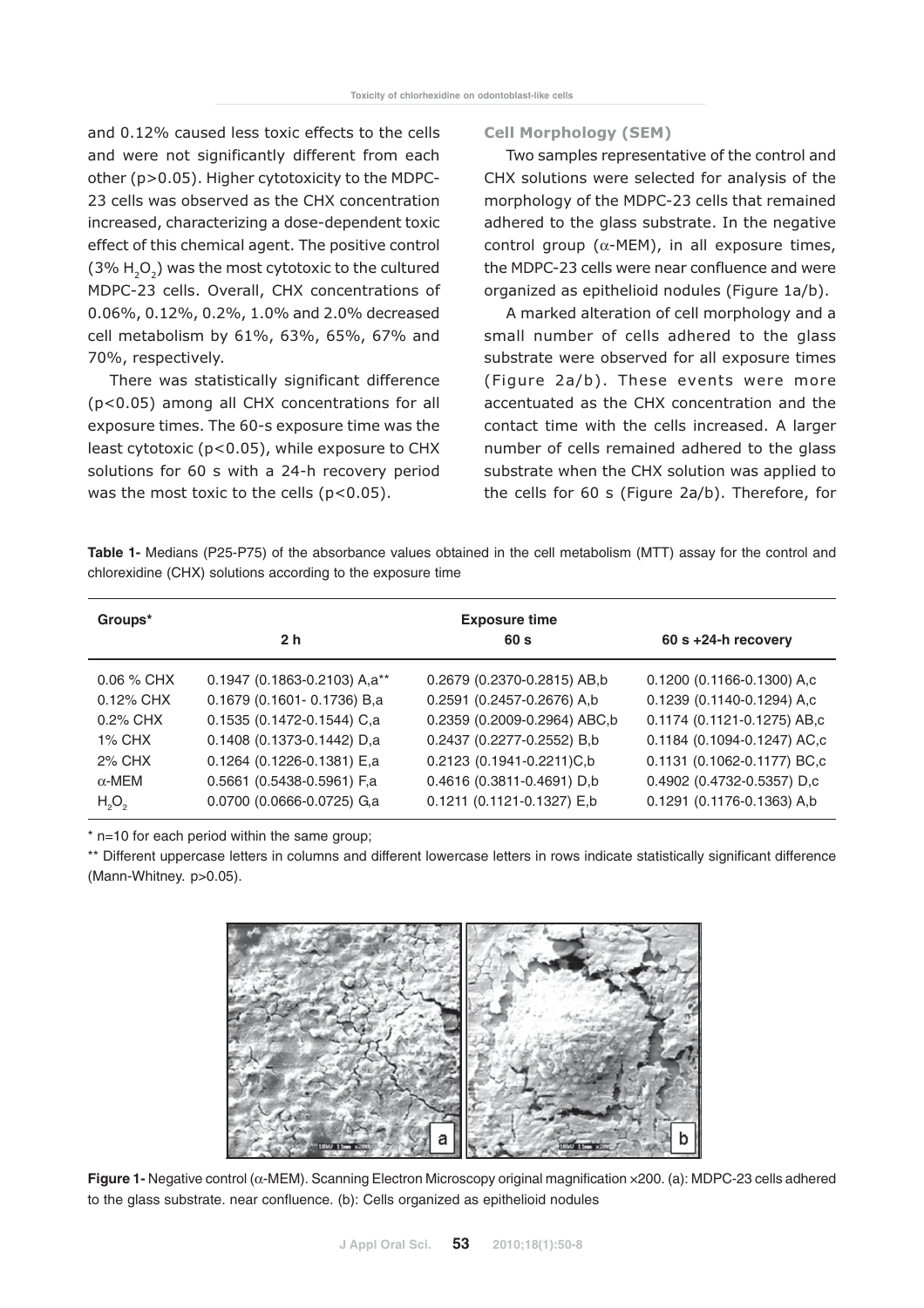**Lessa FCR, Aranha AMF, Nogueira I, Giro EMA, Hebling J, Costa CAS**



**Figure 2-** 0.06% chlorexidine - 60 s. (a): A marked alteration of cell morphology was observed for all exposure times [Scanning Electron Microscopy (SEM) original magnification ×100)]. (b): Detail of Fig. 3a at greater magnification showing a smaller number of cells adhered to the glass substrate. (SEM original magnification ×200)



**Figure 3-** 1 % chlorexidine - 60 s +24-h recovery: Note the smaller number of remaining cells and rests of cytoplasmatic processes that detached from the substrate (Scanning Electron Microscopy original magnification ×200)

the lowest CHX concentrations and shortest exposure times, cells with similar morphology to those of the negative control group were observed, though in a smaller number. On the other hand, the number of MDPC-23 cells that remained adhered to the glass substrate decreased progressively as CHX concentration increased. These cells presented a smaller size and round shape (Figure 3). Extensive cell-free areas and a large amount of membrane cell debris were also found.

In the positive control group (3% H2O2), the small number of MDPC-23 cells that remained adhered to the glass substrate presented a round shape as well as total loss or maintenance of few cellular processes on the cytoplasmic membrane (Figure 4a). These morphological characteristics of the few cells adhered to the glass substrate were also observed when MDPC-23 cells were

exposed to 2% CHX (Figure 4b).

#### Total Protein Concentration (Lowry Method)

The results of total protein concentration obtained after exposure of the MDPC-23 cells to the different control and CHX solutions are presented in Table 2.

There was statistically significant difference (p<0.05) among the control and CHX solutions as well as among the exposure times. The cells exposed to the CHX for only 60 s presented greater total protein concentration followed by 2 h and 60 s exposure with 24-h recovery. Regarding CHX concentrations, the reduction of total protein concentration occurred in a dosedependent manner.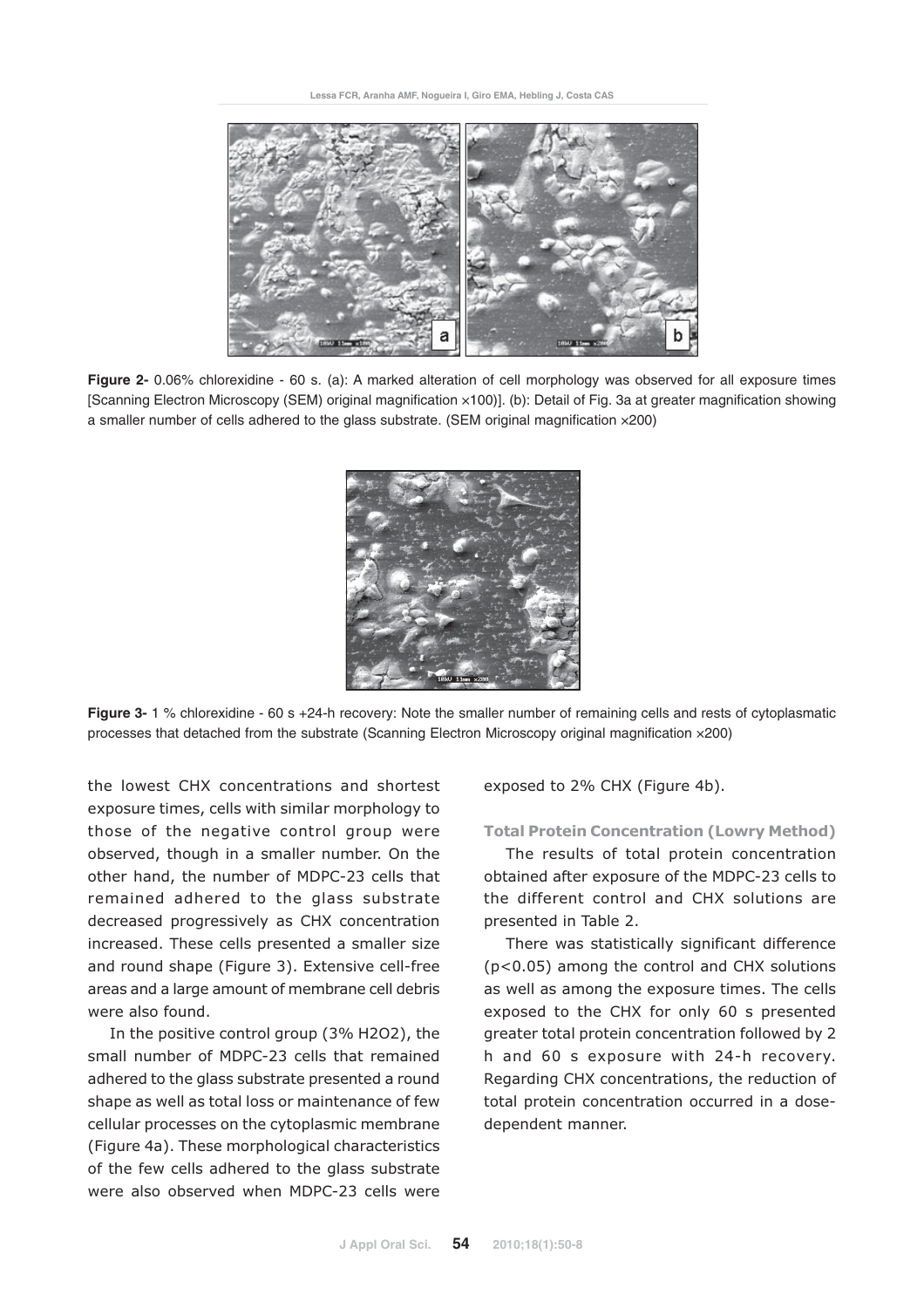

Figure 4- (a): Positive control (3% H<sub>2</sub>O<sub>2</sub>) - 2h. Some of the MDPC-23 cells remained adhered to the glass substrate presented a round shape and total or partial loss of cytoplasmatic processes [Scanning Electron Microscopy (SEM) original magnification ×200)]. (b): 2% chlorexidine (CHX) - 2h. Similar morphology as positive control cells was observed when the cells were treated with 2% chlorexidine (CHX). (SEM original magnification ×100)

**Table 2-** Medians (P25-P75) of the total protein values ( $\mu$ g/mL) obtained for the control and chlorexidine (CHX) solutions according to the exposure time

| Groups*                       |                              | <b>Exposure time</b>        |                            |
|-------------------------------|------------------------------|-----------------------------|----------------------------|
|                               | 2 <sub>h</sub>               | 60 s                        | $60 s + 24-h$ recovery     |
| $0.06\%$ CHX                  | 111.62 (101.61-120.02) A,a** | 120.83 (114.87-127.33) A,b  | 95.92 (92.94-100.52) A,c   |
| $0.12\%$ CHX                  | 98.09 (95.37-110.27) AB,a    | 115.96 (110.81-121.37) AB,b | 94.83 (87.52-96.73) A,c    |
| 0.2% CHX                      | 97.55 (93.21-101.34) B,a     | 112.71 (107.02-118.39) BC,b | 88.88 (84.82-92.12) B,c    |
| $1\%$ CHX                     | 88.34 (83.73-90.23) C,a      | 107.84 (105.12-111.89) C,b  | 76.96 (72.36-80.21) C,c    |
| 2% CHX                        | 81.84 (80.21-85.90) C,a      | 102.96 (100.79-104.85) D,b  | 70.46 (67.21-72.36) D,c    |
| $\alpha$ -MEM                 | 179.87 (163.07-220.49) D,a   | 138.16 (136.54-148.99) E,b  | 159.83 (157.39-164.97) E,c |
| H <sub>2</sub> O <sub>2</sub> | 71.55 (68.30-76.15) E,a      | 76.96 (71.55-81.29) F,b     | 70.46 (69.11-73.17) D,a    |

\* n=10 for each period within the same group;

\*\* Different uppercase letters in columns and different lowercase letters in rows indicate statistically significant difference (Mann-Whitney. p>0.05).

#### DISCUSSION

Due to its recognized antimicrobial effect and other beneficial properties, CHX has been subject of investigation in different biomedical areas. Despite the several positive properties of CHX, which include non-interference with the adhesion between the bonding agent and the dentin substrate8 and inhibition of dentin metalloproteinases<sup>30</sup>, a previous in vitro study has demonstrated its toxic effect on eukaryotic cells associated to decrease of protein synthesis<sup>25</sup>. CHX may also interfere with the mitochondrial respiration of cells<sup>4</sup>, inhibiting DNA synthesis and cell proliferation<sup>19</sup>. Nevertheless, the specific mechanisms of action of CHX on the cells have

not yet been fully elucidated. In the present study, an in vitro experiment was performed to evaluate the toxicity induced by CHX at different concentrations and determine whether the cytotoxic effects of this chemical agent on MDPC-23 cells are related to length of its contact with the cells. All CHX concentrations were more toxic to the MDPC-23 cells after a 2-h exposure time compared to an exposure of 60 s. This result indicates that, regardless of the concentration, the longer the contact time of the cells with CHX, the more intense the cytotoxic effect of this chemical agent. However, the most intense CHXinduced cytotoxicity occurred when the cells were exposed to the different CHX concentrations for 60 s and allowed to recover for 24 h. This result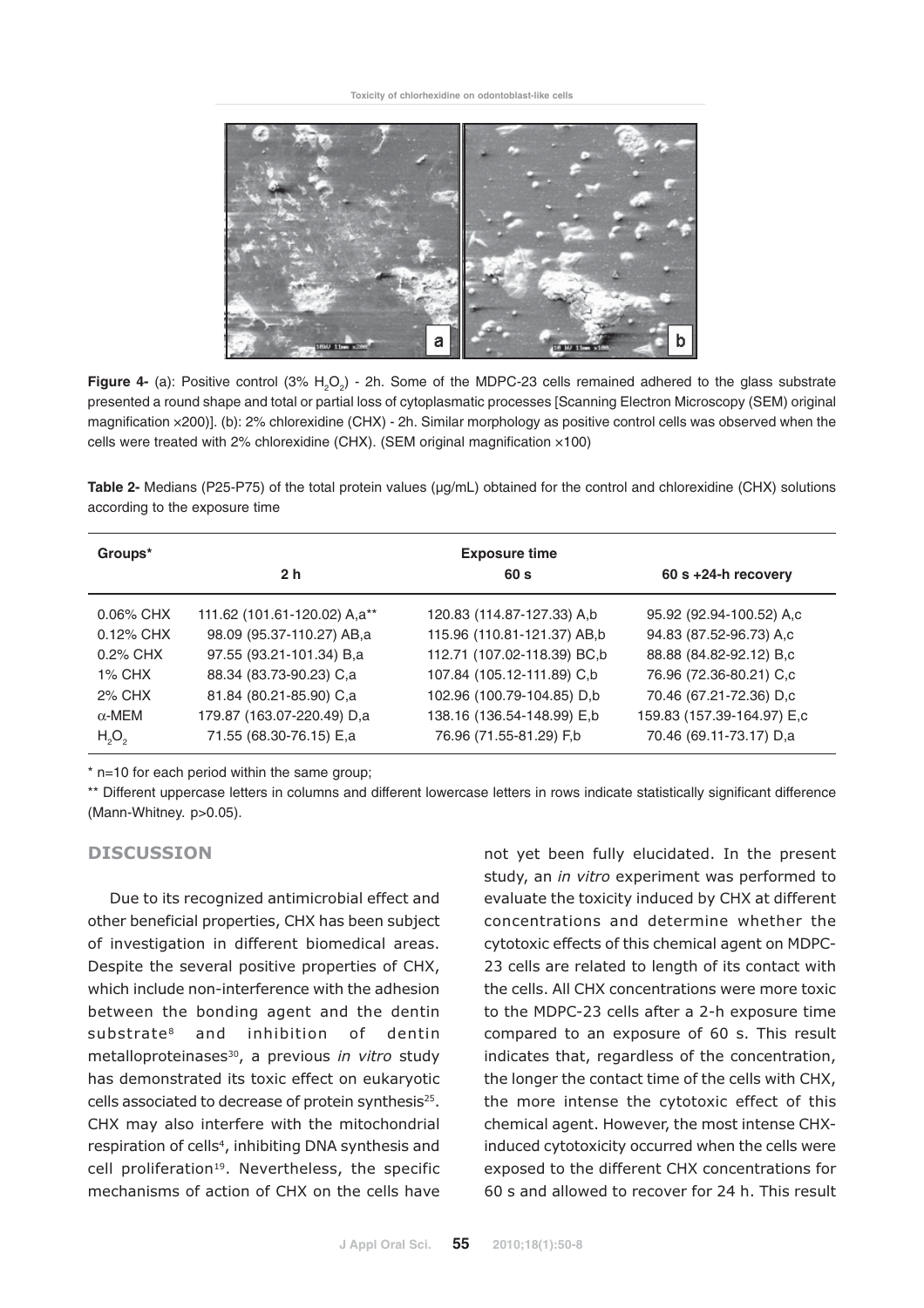indicate that even after being removed from the direct contact with the cultured cells, CHX maintains its action over time, interacting with the cell structures, either causing direct damage or inhibiting their metabolism. This continuous effect of CHX on the cells is due to the acknowledged substantivity of this antimicrobial agent<sup>10,29</sup>. The lack of recovery of cultured cells after contact with CHX has been demonstrated in a previous study<sup>25</sup>, in which human fibroblasts were exposed to 0.12% CHX for 30 s and incubated for recovery period of 7 days. The authors found by analysis of cell proliferation and viability that the cells did not recover within the established period. Similar results were found by Mariotti and Rumpf<sup>21</sup> (1999), who demonstrated that exposure of human fibroblasts to 0.12% CHX for 1, 5 and 15 min with a 24-h recovery period reduced the proliferation of cells by 72.7%. Cell proliferation was dependent on CHX concentration in cell culture but independent of the duration of CHX exposure. The reduction in cell metabolism observed in the present study, especially for the higher CHX concentrations, may be due to the inhibition of mitochondrial activity of the cells or intense direct cell death, as observed in the SEM analysis of cell morphology and number of cells that remained adhered to the glass substrate. Therefore, it seems liable to assume that the use of CHX in cavities with pulp exposure should not be recommended because this chemical agent maintains its cytotoxic effects to the pulp cells even after being rinsed off tooth surface. Regarding the use of CHX as a cavity cleanser in teeth without pulp exposure, further research should be performed to evaluate the capacity of diffusion of this substance through different dentin thicknesses as well the relationship between the concentration of CHX applied to the dentin cavity floor and the one that could reach the pulp space.

Over the last decades, a wide array of cell lines has been used to evaluate cytotoxicity of CHX. Hidalgo and Dominguez<sup>19</sup> (2001) have demonstrated that exposure of cultured human dermal fibroblasts to CHX at concentrations equal to or greater than 0.005% for 3 h caused cell death. Goldschmidt, et al.<sup>14</sup> (1977), on the other hand, evaluated the exposure of cultured human fibroblasts to CHX at similar concentrations and for the same contact time, though using a different evaluation technique, and did not observed cell death. A recent study has demonstrated that exposure of L929 fibroblasts to a CHX concentration as low as 0.016% for 24 h increased the necrosis rate of these cells in 79.77% $^{11}$ . Chang, et al.<sup>5</sup> (2001) have reported that exposure of human periodontal ligament fibroblasts to 0.125% CHX for 120 s caused almost complete inhibition of the mitochondrial activity of these cells. The methodological variations observed in the studies that investigated the effects CHX solutions on cell cultures may explain the diversity of results found in the literature. In the present study, the cytotoxicity of CHX was evaluated on MDPC-23 cells because in mammalian teeth the odontoblasts are organized in a monolayer that underlies the coronal and root dentin<sup>1</sup>. Therefore, any material that is capable to diffuse through the dentinal tubules will first interact with these peripheral pulp cells, which play an important role in pulp healing<sup>16</sup>. As the application of  $2\%$ CHX on the cavity walls after caries removal has been recommended in the literature<sup>4,18</sup>, the present study, as a first investigation, intended to demonstrate which CHX concentration would cause pulp cell damage. It is known that dentin acts as a true biological barrier, providing protection to the pulp cells $12$ . Therefore, it is expected that CHX at a low concentration could reach the pulp space after application of this substance as a cavity cleanser in the same way as the 2% CHX. CHX concentrations ranging from 0.06% to 2% were evaluated in the present study. It was observed that all CHX concentrations were toxic to the MDPC-23 cells in a dosedependent manner. The percentage of inhibition of cell metabolism for CHX concentrations of 0.06 to 2% ranged from 42% and 78%, respectively. It should be emphasized that in the present study FCS was not added to the culture medium during dilution of CHX to obtain the final concentrations used in the experiment because it has been demonstrated<sup>21</sup> that supplementation of the culture medium with FCS at concentrations from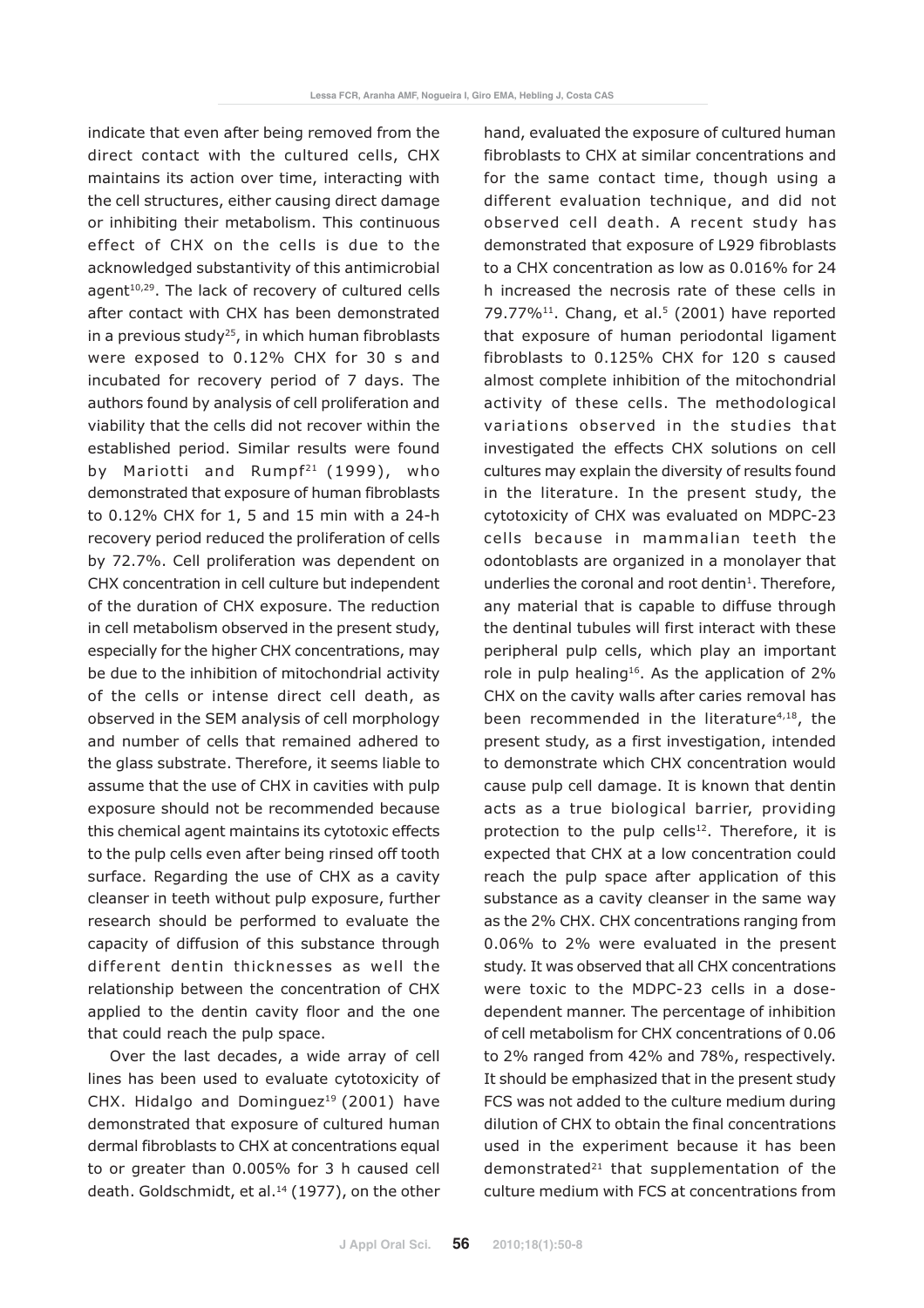0.1 to 10% caused immediate precipitation of CHX. This finding was confirmed by Hidalgo and Dominguez<sup>19</sup> (2001), who verified that 10% FCS added to the culture media appeared to have an attenuating effect against CHX-induced cytotoxicity, permitting higher cell survival, ATP intracellular levels and DNA synthesis. This occurred presumably due to the non-specific binding of CHX to serum proteins, leading to a lower availability of the drug to act on the cultured cells. According to some authors, one of the mechanisms of action of CHX on cultured cells is the inhibition of protein synthesis. Pucher and Daniel<sup>25</sup> have demonstrated that a 30-s application of 0.12% CHX on cultured cells reduced total protein synthesis by approximately 50%, while Mariotti and Rumpf<sup>21</sup> (1999) reported that gingival fibroblasts exposed to 0.12% CHX for 1 min followed by a 24-h recovery period had a 98.8% and 98.2% reduction in collagen and noncollagen protein production, respectively. Goldschmidt, et al.<sup>14</sup> (1977) also demonstrated that protein production was inhibited by 97% after exposure of a fibroblast culture to 0.2% CHX for 3 h. In the present study, inhibition of total protein synthesis ranged from 12% to 56% depending on the CHX concentration to which the MDPC-23 cells were exposed. This finding demonstrates that CHX-induced inhibitory activity of protein synthesis was also dose-dependent. Unlike Mariotti and Rumpf<sup>21</sup> (1999), who found that even CHX concentrations with little effect on cellular proliferation reduced significantly both collagen and noncollagen protein production of human gingival fibroblasts, the results of the present study showed that the decrease in protein synthesis by the MDPC-23 cells exposed to CHX accompanied the reduction of cell metabolism.

Regarding cell morphology, more significant alterations were observed as the concentration of the CHX solutions increased. Also, the longer the exposure time to the CHX solutions, the more accentuated the morphological alterations of the MDPC-23 cells. The cells were small-sized and had a round shape. Large cell-free areas or areas presenting remains of the disrupted cell membrane were found on SEM analysis. These findings indicate a direct correlation between CHX concentration and its toxic effects to MDPC-23 cells. Similar results have been reported by Souza, et al.<sup>27</sup> (2007), though using lower CHX concentrations.

The findings of the present study clearly demonstrated the cytotoxic effects of aqueous CHX solutions at different concentrations applied for different times on cultured MDPC-23 cells. However, it should be emphasized that the results of this in vitro cytotoxicity assay have limitations for a direct extrapolation to clinical conditions, especially when the dentin is interposed between the chemical agent and the pulp cells. Further research should be conducted to investigate the possible transdentinal diffusion of CHX solutions applied on different thicknesses of dentin discs and the effects of their extracts on odontoblast cell lines. These studies will substantiate a safer and more effective clinical use of CHX solutions as cavity cleansers.

## **CONCLUSION**

Under the tested conditions it may be concluded that all aqueous CHX solutions applied for different times on cultured MDPC-23 cells presented a dose- and time-dependent cytotoxicity. The higher the CHX concentration and the longer the contact time with the cells, the stronger its cytotoxic effects. The MDPC-23 cells did not recover from the immediate CHXinduced cytotoxic effects.

## ACKNOWLEDGEMENTS

This study was supported by Conselho Nacional de Desenvolvimento Científico e Tecnológico/CNPq (Grants #476137/2006-3 and #301029/2007-5) and Coordenação de Aperfeiçoamento de Pessoal de Nível Superior/ CAPES. The authors are also indebted to Prof. Dr. Elliot W. Kitajima, head of NAP/MEPA-ESALQ/ USP, for use of the electron microscopy lab facilities.